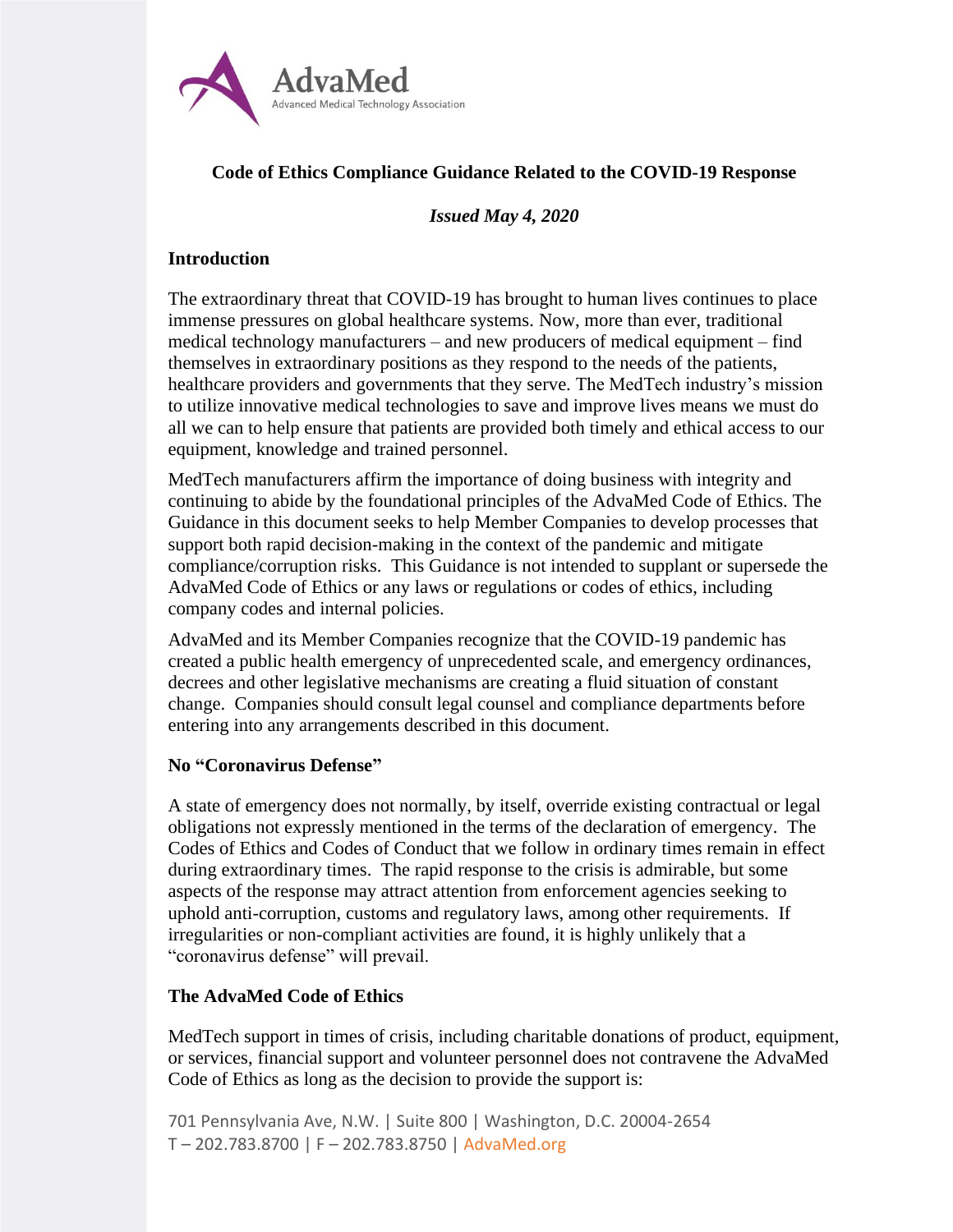- Made without undue commercial influence and free from any intent to inappropriately induce or reward purchase of products or services now or in the future; and
- Adequately documented to allow for appropriate record-keeping and applicable transparency reporting.

## *Donations*

AdvaMed's Code of Ethics permits companies to make monetary or in-kind donations of product, equipment or services for charitable purposes, such as indigent care and patient or public education. Providing humanitarian support in response to COVID-19 is an appropriate charitable purpose, as long as it meets the following criteria:

- The donation addresses a humanitarian need directly related to the COVID-19 response and for a duration and amount that relates to the need during the COVID-19 crisis; and
- The donation is properly documented with inclusion of criteria related to duration of use and decision-making on timing and conditions for equipment retrieval (where applicable).

Donations and requests for donations related to the COVID-19 response fall into several categories, all of which are transfers of value that may trigger reporting under transparency legislation such as the U.S. Sunshine Act. These currently include but are not limited to:

- Loans of medical equipment (noting that such loans should not be undertaken to induce the purchase of related consumables);
- Software licenses/cloud service subscriptions;
- Donations of single/multiple use products; and
- Donations of financial support (on a humanitarian basis).

Donations made to hospitals or other clinical settings should be made to affiliated nonprofit entities with bona fide charitable and/or philanthropic purposes where possible but should be made in accordance with the above criteria in any case. Commercial personnel should not control or unduly influence the decision of whether a particular entity will receive support or the amount of the support. A Company's commercial personnel may provide input about a proposed charitable program or recipient but cannot make the final decision.

# *Volunteers/Staffing*

Companies recognize the growing need for emergency staffing support where COVID-19 strains healthcare system clinical resources. In many cases, medically qualified employees seek to contribute their expertise by volunteering with healthcare providers in support of the COVID-19 fight. These can include field service, clinical specialist and qualified sales personnel.

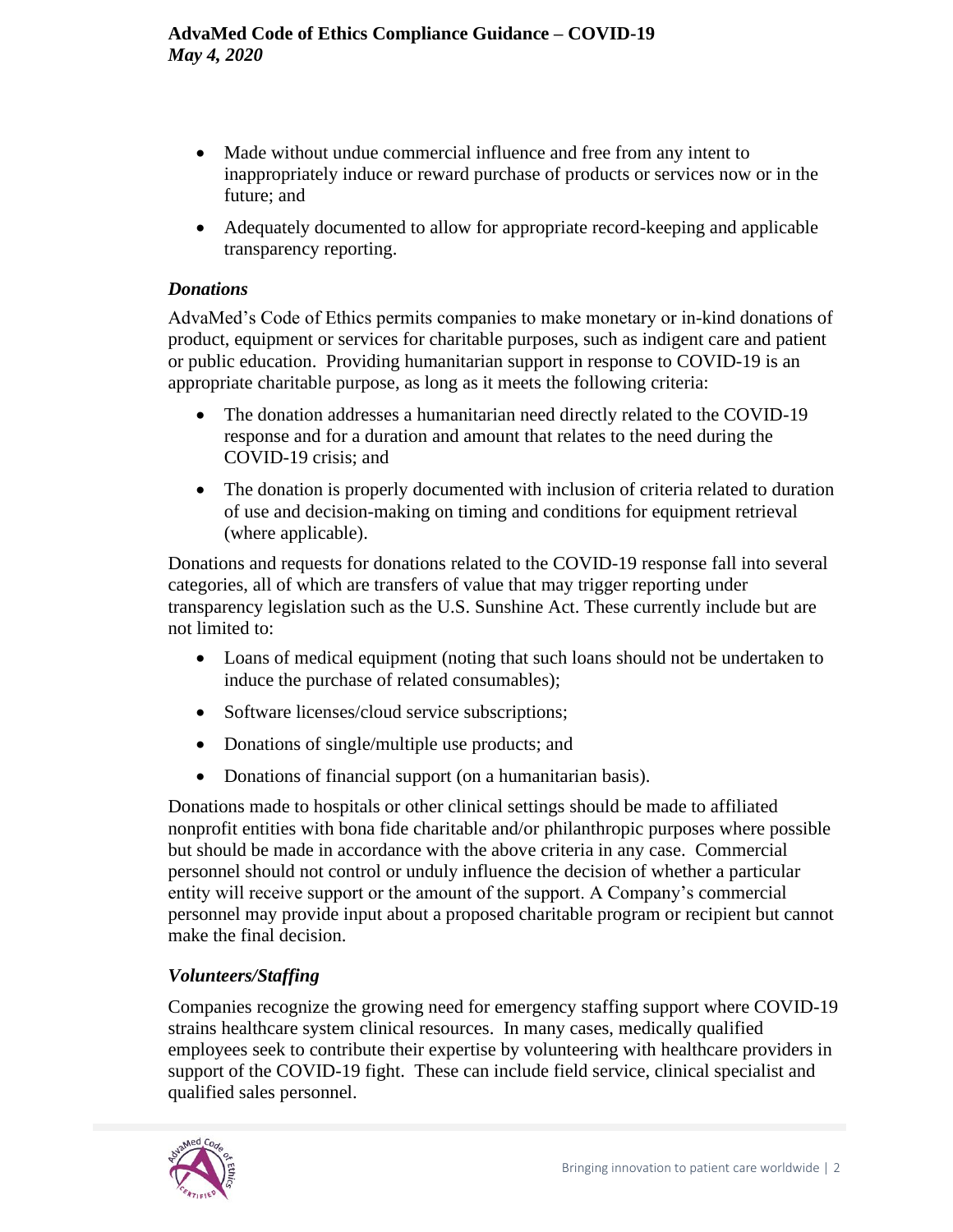Provided that the health of the volunteers and their coworkers can be reasonably safeguarded, AdvaMed supports these arrangements as long as they are appropriately documented and are not directed by commercial interests. Sales personnel who volunteer based on their expertise must not engage in any commercial activity during their volunteer service.

AdvaMed recommends that Companies:

- Create a process to approve and document any staff that seek to volunteer to support the COVID-19 response, including specifying the temporary nature of the service and the direct need related to the COVID-19 crisis;
- Involve legal, compliance and HR departments in this process and give consideration to the health and safety of Company staff both during and after the volunteer service;
- Require that all staff be properly qualified for the services; and
- Support nonprofit organizations where possible and avoid actual or the perception of favoritism.

### *Virtual Educational Events*

The need for high-quality medical education and training grows ever greater even as restrictions on travel and large gatherings grow as well. Consequently, Companies are putting more resources into online and other virtual education events.

### *Supporting Third-Party Programs*

The AdvaMed Code of Ethics allows MedTech Companies to support third-party educational and research programs through monetary, in-kind and other contributions, as long as they establish processes and guidelines so that decisions to support Third-Party Programs are made objectively and not used as unlawful inducements to Health Care Professionals. (Section III, IV) These arrangements can continue as third-party programs shift to a virtual format.

### *Company-Conducted Training & Education*

The AdvaMed Code of Ethics allows MedTech Companies to pay for reasonable expenses to facilitate Health Care Professionals' participation in company-conducted training programs. Such expenses should continue to be considered under the Code's guidance on Educational Items (Section VIII), which allows the provision of educational items as long as they do not have a secondary, non-educational, purpose (e.g., it would be improper to provide a medical text on an iPad that is capable of personal use), and travel, lodging and meal expenses (Section VI, VII), which allow modest expenses for bona fide purposes to enhance the provision of presentation of scientific and educational information. These provisions continue to apply when meetings are held virtually.